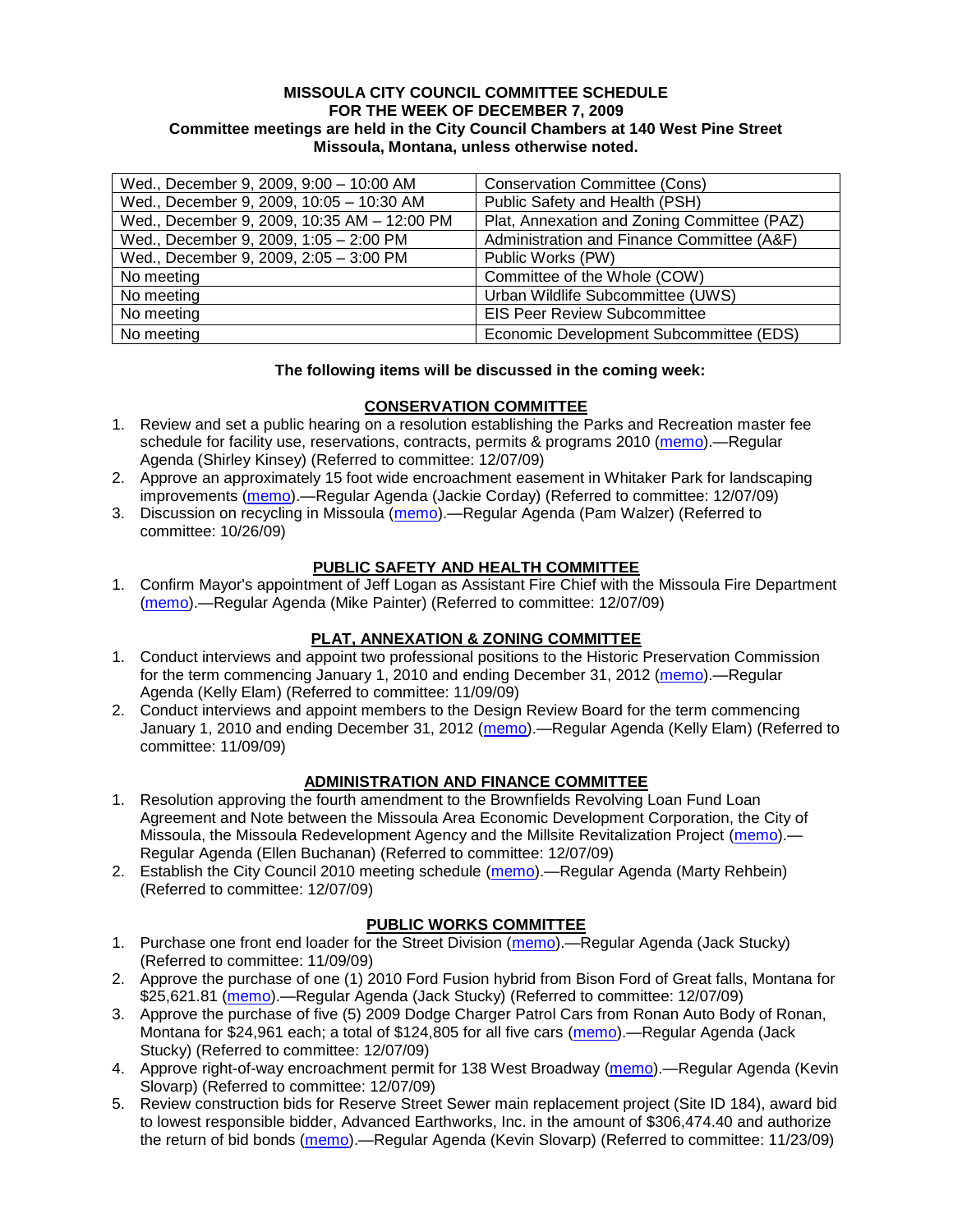- 6. Consider an ordinance revising Missoula Municipal Code Title 12, Chapter 12, entitled Curbs, Sidewalk, and Paving [\(memo\)](http://www.ci.missoula.mt.us/DocumentView.aspx?DID=2781).—Regular Agenda (Monte Sipe) (Referred to committee: 12/07/09)
- 7. Adopt a resolution amending City Council Resolution #7463 to correct a typographical error and incorrect exhibit pages [\(memo\)](http://www.ci.missoula.mt.us/DocumentView.aspx?DID=2792).—Regular Agenda (Carla Krause) (Referred to committee: 12/07/09)

#### 

**The following items have been referred to City Council committees, but the committees will not discuss them in the coming week:**

#### **PUBLIC SAFETY AND HEALTH COMMITTEE**

- 1. Police Department Update Ongoing in Committee. (Mark Muir)
- 2. Fire Department Update Ongoing in Committee (Mike Painter)
- 3. Health Department Update Ongoing in Committee. (Ellen Leahy)
- 4. An [ordinance](ftp://ftp.ci.missoula.mt.us/Packets/Council/2007/2007-02-05/07-01-31 Helmet and bikes psh.htm) amending Chapter 10.42 of the Missoula Municipal Code entitled "Bicycles" that would require minors to wear headgear while bicycling on streets, roadways, sidewalks, alleys and trails; and holding responsible the parent or guardian of a minor found to be in violation of this ordinance. [\(Alternative Ordinance\)](ftp://ftp.ci.missoula.mt.us/Packets/Council/2007/2007-02-26/07-02-19_Alternative_Helmet_and_bikes.htm) [\(PS&H\)](ftp://ftp.ci.missoula.mt.us/Packets/Council/2007/2007-02-05/070131psh.pdf) (Returned from Council floor: 2/26/07)
- 5. Update on the Police facility project. [\(memo\)](ftp://ftp.ci.missoula.mt.us/Packets/Council/2008/2008-05-12/Referrals/Buildingpresentationreferral.htm) Regular Agenda (Mark Muir)(Referred to committee: 05/12/08)
- 6. An [ordinance](ftp://ftp.ci.missoula.mt.us/Packets/Council/2008/2008-12-15/2008CatOrdinanceAmendment%5B1%5D.pdf) amending Missoula Municipal Code Chapter 6.09 entitled "Missoula Cat Ordinance" section 6.09.010 through 6.09.090 to amend definitions, to limit the number of cats over the age of four months that a person, family, or household can harbor, keep, or maintain to five and to enact other general amendments. [\(PS&H\)](ftp://ftp.ci.missoula.mt.us/Packets/Council/2008/2008-12-15/081210psh.pdf) (Returned from Council floor: 01/12/09)
- 7. An [ordinance](ftp://ftp.ci.missoula.mt.us/Packets/Council/2008/2008-12-15/DogOrdinance--PSHrevisions.pdf) amending Missoula Municipal Code Title 6 entitled "Animals" generally amending Chapter 6.04 entitled "Animals Running at Large" and Chapter 6.08 entitled "Dogs and Pet Shops," increasing the fee when an animal is impounded and establishing a fee for a boarding kennel license. [\(PS&H\)](ftp://ftp.ci.missoula.mt.us/Packets/Council/2008/2008-12-15/081210psh.pdf) (Returned from Council floor: 01/12/09)
- 8. Consider an ordinance of the Missoula City Council amending Missoula Municipal Code Title 10 entitled Vehicles and Traffic, Chapter 42 entitled Bicycles for the purpose of changing the requirements for complying with traffic control devices and removing conflicting registration requirements by amending Sections 10.42.030 and 10.42.040. [\(memo\)](http://www.ci.missoula.mt.us/DocumentView.aspx?DID=2223).—Regular Agenda (Pam Walzer) (Referred to committee: 09/14/09)
- 9. Conduct interviews and appoint one member to the Health Board for the term commencing January 1, 2010 and ending December 31, 2012 [\(memo\)](http://www.ci.missoula.mt.us/DocumentView.aspx?DID=2536).—Regular Agenda (Kelly Elam) (Referred to committee: 11/09/09)
- 10. Authorize the mayor to sign a contract with the successful bidder to purchase a Type 1 fire engine [\(memo\)](http://www.ci.missoula.mt.us/DocumentView.aspx?DID=2768).—Regular Agenda (Mike Painter) (Referred to committee: 12/07/09)

### **CONSERVATION COMMITTEE**

- 1. Support for City employee cash for Bus Commuters Program [\(memo\)](http://www.ci.missoula.mt.us/DocumentView.aspx?DID=2127).—Regular Agenda (Ben Schmidt and Nancy Wilson) (Referred to committee: 08/24/09)
- 2. Consider an ordinance amending Missoula Municipal Code Title 8, entitled "Health and Safety," Chapter 8.28, entitled "Garbage and Rubbish" to provide for special management of garbage in specific areas within the City of Missoula where there is conflict with bears [\(memo\)](http://www.ci.missoula.mt.us/DocumentView.aspx?DID=2228).—Regular Agenda (Pam Walzer and Urban Wildlife Subcommittee) (Referred to committee: 09/14/09)

### **PLAT, ANNEXATION & ZONING COMMITTEE**

- 1. Annexation. (see separate list at City Clerk's Office for pending annexations) (Ongoing in Committee)
- 2. Update the Rattlesnake Valley Comprehensive Plan Amendment [\(memo\)](ftp://ftp.ci.missoula.mt.us/Packets/Council/2007/2007-04-02/Referrals/Rattlesnake_Plan_Update_referral.pdf).—Regular Agenda (Dave Strohmaier) (Referred to committee: 04/02/07)
- 3. Request to rezone the property legally described as Lot 3 of Scott Street Lots Subdivision, located in Section 16, T13N, R19W, P.M.M. form D (Industrial) to I-1 (Light Industrial), based on the finding of fact and conclusions of law. (PAZ [05/21/08\)](ftp://ftp.ci.missoula.mt.us/Packets/Council/2008/2008-06-02/080521paz.pdf) (Returned from Council floor: 6/2/08)
- 4. Ongoing discussion of City planning issues with members of the Planning Board.--Regular Agenda (Bob Jaffe) (Referred to committee: 3/20/06)
- 5. Discussion of OPG's [task list](ftp://ftp.ci.missoula.mt.us/Packets/Council/2008/2008-07-07/UITaskList.pdf) and workload [\(Urban Initiatives work plan\)](ftp://ftp.ci.missoula.mt.us/Packets/Council/2006/2006-06-12/Referrals/Urban_Init.htm).—Regular Agenda (Mike Barton) (Referred to committee: 06/12/06)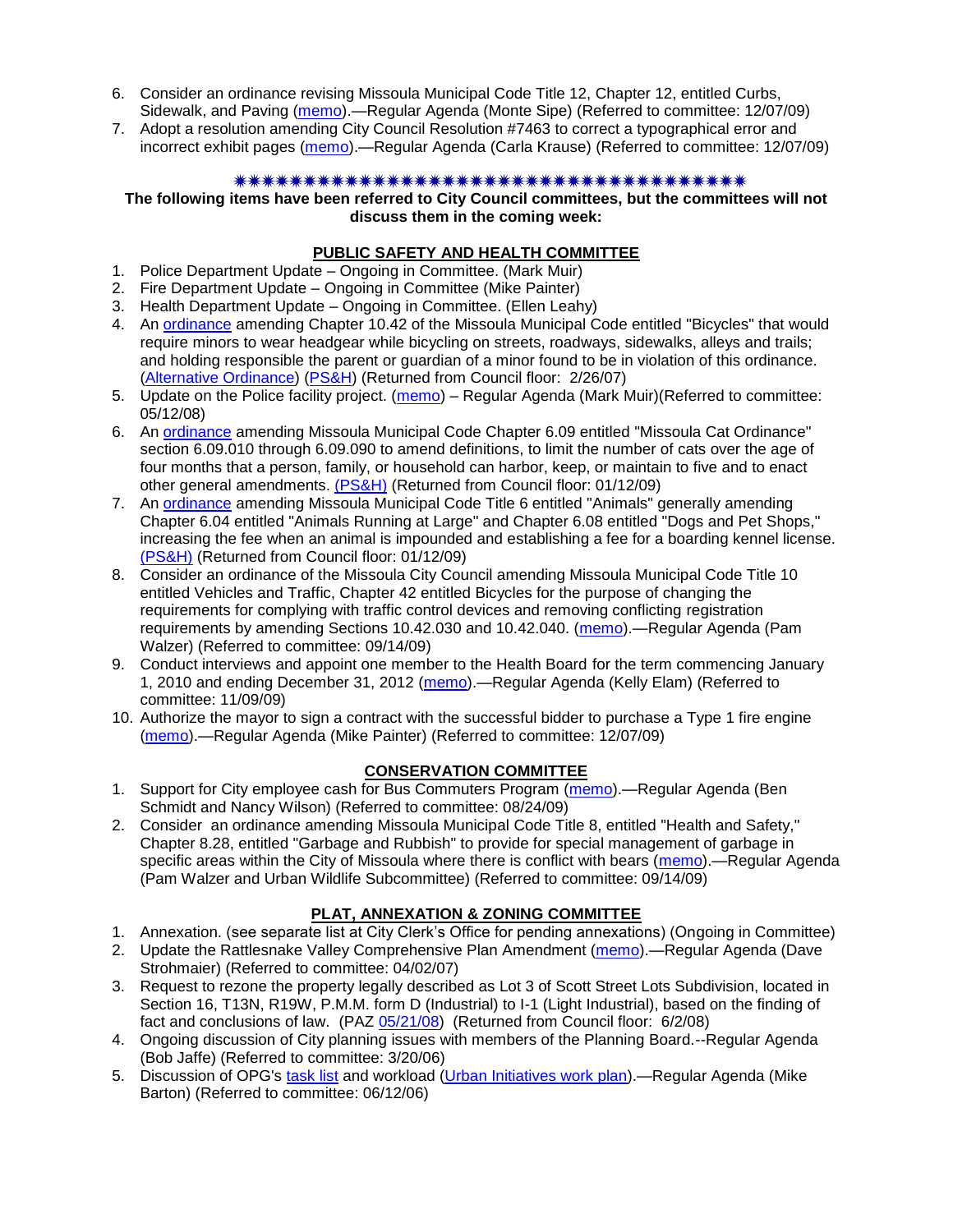- 6. An [ordinance](http://www.ci.missoula.mt.us/DocumentView.aspx?DID=2669) amending Missoula Municipal Code Title 20, the Missoula City Zoning ordinance and establishing Chapter 20.30 entitled "Historic Preservation." [\(PAZ\)](http://www.ci.missoula.mt.us/Archive.aspx?ADID=1512) (Returned from Council floor: 11/23/09)
- 7. [Petition 9445—](http://www.ci.missoula.mt.us/DocumentView.aspx?DID=2723)Robert C. Massey; 8627 Snapdragon; Lot 16 of Running W Ranch, Phases I & II; Geocode #232522207160000; Petition for Annexation
- 8. [Petition 9446—](http://www.ci.missoula.mt.us/DocumentView.aspx?DID=2724)Michael S. Williams and Amanda L. Jackson; 8628 Snapdragon; Lot 31 of Running W Ranch, Phases I & II; Geocode # 232522207310000; Petition for Annexation
- 9. [Petition 9447—](http://www.ci.missoula.mt.us/DocumentView.aspx?DID=2725)Tex L. and Dawn Mercer; 8944 Snapdragon Drive; Lot 51 of Running W Ranch, Phases I & II; Geocode # 232522207510000; Petition for Annexation
- 10. [Petition 9448—](http://www.ci.missoula.mt.us/DocumentView.aspx?DID=2726)PermaFloors Inc.; 7908 Alita Drive; Phillips Industrial Lots Lots 2; Geocode # 232528202230000; Petition for Annexation
- 11. [Petition 9449—](http://www.ci.missoula.mt.us/DocumentView.aspx?DID=2727)Valley Christian School; 2526 Mount Avenue; Lot 34 of U.S. Government Survey No. 2, 30-13-19; Geocode # 220030103100000; Petition for Annexation

## **ADMINISTRATION AND FINANCE COMMITTEE**

- 1. Approve claims. (Ongoing) (Consent Agenda)
- 2. Approve journal vouchers. (Ongoing) (Consent Agenda)
- 3. Approve budget transfers. (Ongoing) (Consent Agenda)
- 4. An ordinance amending the municipal code as it relates to bike licensing.  $(A&F)$  (Returned from council floor: 12/15/08)
- 5. Amend City Council Rule 21(a) to clarify quorum requirements [\(memo\)](ftp://ftp.ci.missoula.mt.us/Packets/Council/2008/2008-04-28/Referrals/CouncilRule21aReferral.pdf).—Regular Agenda (Jason Wiener) (Referred to committee: 04/28/08) (*Tabled in Committee on 02/11/09*)
- 6. Implications of establishing maintenance districts. [\(memo\)](ftp://ftp.ci.missoula.mt.us/Packets/Council/2009/2009-05-11/Referrals/MaintenanceDistricts.pdf) Regular Agenda (Bob Jaffe) (Referred to committee: 05/11/09)
- 7. Review the FY 2010-14 CIP projects in committee [\(memo\)](ftp://ftp.ci.missoula.mt.us/Packets/Council/2009/2009-03-23/Referrals/RefAFCIPBudgetReviewFY2010-2014CIP.pdf).—Regular Agenda (Brentt Ramharter) (Referred to committee: 03/23/09)
- 8. Consider the establishment of Parks and Street Maintenance Districts [\(memo\)](ftp://ftp.ci.missoula.mt.us/Packets/Council/2009/2009-05-04/Referrals/MaintenanceDistricts.pdf).—Regular Agenda (Bob Jaffe) (Referred to committee: 05/04/09)
- 9. Clarify position of council member who also serves on the board of a non-profit agency that has dealings with the city. [\(memo\)](http://www.ci.missoula.mt.us/DocumentView.aspx?DID=1840) – Regular Agenda (Ed Childers) (Referred to committee: 07/20/2009)
- 10. [Resolution](http://www.ci.missoula.mt.us/DocumentView.aspx?DID=2373) of the Missoula City Council establishing a tourism business improvement district consisting of non-contiguous lands within the City of Missoula for the purpose of aiding tourism, promotion and marketing within the district. [\(Exhibit A\)](http://www.ci.missoula.mt.us/DocumentView.aspx?DID=2090) [\(Exhibit B\)](http://www.ci.missoula.mt.us/DocumentView.aspx?DID=2374) [\(memo\)](http://www.ci.missoula.mt.us/DocumentView.aspx?DID=2097) [\(A&F\)](http://www.ci.missoula.mt.us/Archive.aspx?ADID=1172) (Returned from Council floor: 10/05/09)
- 11. Consider a [resolution](http://www.ci.missoula.mt.us/DocumentView.aspx?DID=2444) revising fees for services related to the review and processing of land use applications pursuant to city adopted regulations pertaining to zoning, subdivision and floodplain services [\(memo\)](http://www.ci.missoula.mt.us/DocumentView.aspx?DID=2387) [\(Revised resolution 10/21/09\)](http://www.ci.missoula.mt.us/DocumentView.aspx?DID=2399).—Regular Agenda (Denise Alexander) (Referred to committee: 10/09/09)
- 12. Review and determine whether City Council actions pertaining to the adoption of ordinances in general comply with state law MCA 2009 7-5-103 Ordinance requirements and city council rules for the conduct of meetings and business (Rule 24 Adoption of Ordinances) [\(memo\)](http://www.ci.missoula.mt.us/DocumentView.aspx?DID=2468).—Regular Agenda (Renee Mitchell) (Referred to committee: 10/26/09)

### **PUBLIC WORKS COMMITTEE**

- 1. Consider the sizes of grease interceptors for the restaurant industry [\(memo\)](ftp://ftp.ci.missoula.mt.us/Packets/Council/2008/2008-04-21/Referrals/Industrial_waste_restaurants.pdf).—Regular Agenda (Stacy Rye and Bob Jaffe) (Referred to committee: 04/21/08)
- 2. Consider restructuring the city's Sewer Loan Program along the lines of the recently approved change to the Sidewalk & Curb Loan Fund.—Regular Agenda (Ed Childers) (Referred to committee: 06/26/06)
- 3. Information item to present the City's Master Sidewalk Plan. [\(memo\)](ftp://ftp.ci.missoula.mt.us/packets/council/2009/2009-01-12/Referrals/MstrSdwlkPlnREF.pdf)—Regular Agenda (Doug Harby) (Referred to committee: 01/12/09)
- 4. Approve a letter agreement for professional services with WGM Group, Inc. in an amount not to exceed \$29,375 for professional services on the proposed SID 548  $-5^{\text{th}}$  / 6<sup>th</sup>/ Arthur Intersection Improvements project [\(memo\)](http://www.ci.missoula.mt.us/DocumentView.aspx?DID=2363).—Regular Agenda (Gregg Wood) (Referred to committee: 10/05/09)
- 5. A [regular](http://www.ci.missoula.mt.us/DocumentView.aspx?DID=2700) ordinance amending Missoula Municipal Code Title 12, and enacting a new chapter, entitled "Parking." [\(memo\)](http://www.ci.missoula.mt.us/DocumentView.aspx?DID=2366) [\(PW\)](http://www.ci.missoula.mt.us/Archive.aspx?ADID=1413) (Returned from Council floor: 11/23/09)
- 6. Approve the agreement between the City of Missoula and Lloyd A. Twite Family Partnership related to sanitary sewer extension and upsizing for the South Missoula Area [\(memo\)](http://www.ci.missoula.mt.us/DocumentView.aspx?DID=2531).—Regular Agenda (Monte Sipe) (Referred to committee: 11/09/09)